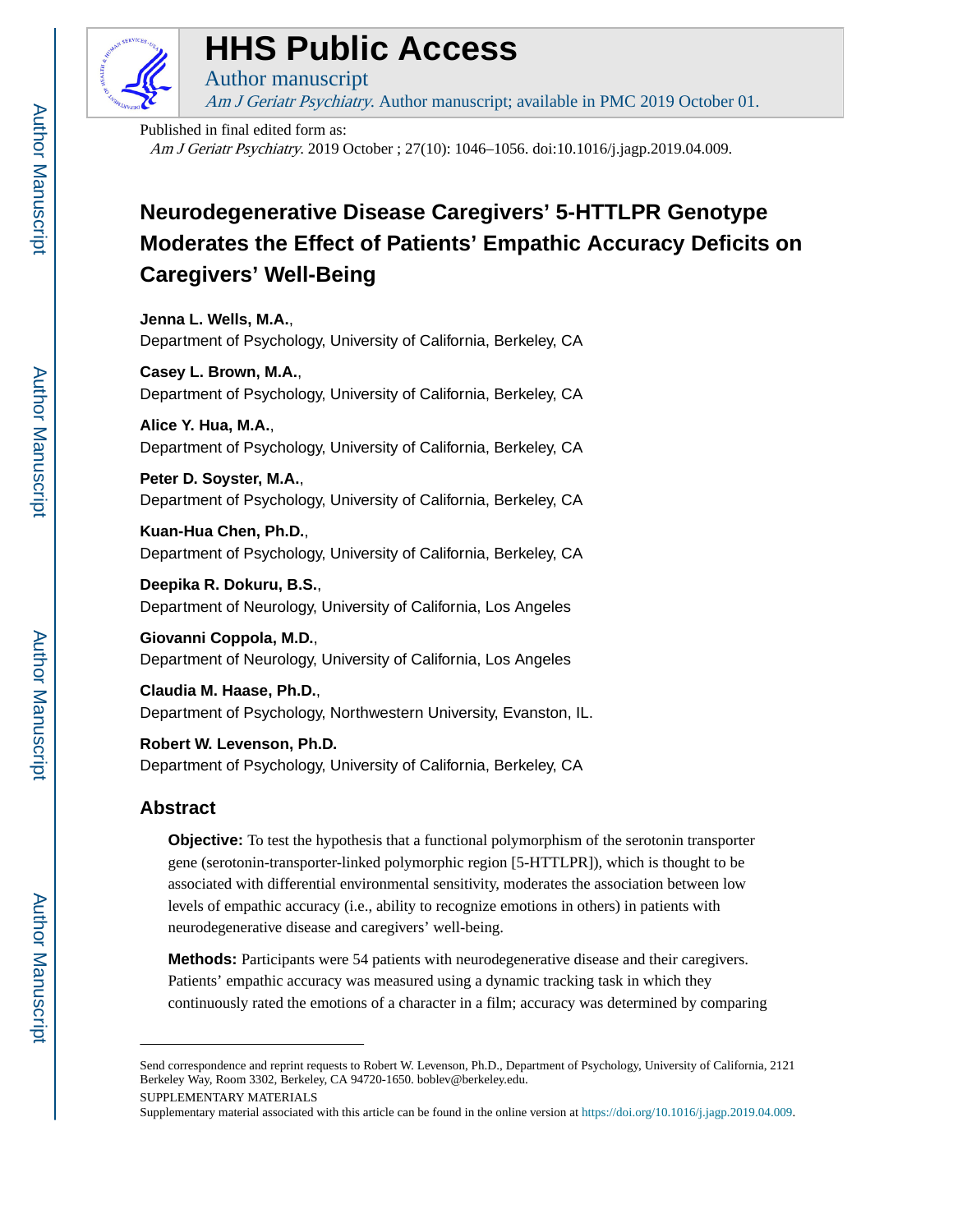patient ratings with those made by an expert panel. Caregivers provided a saliva sample for genotyping. Caregivers' well-being was measured as a latent construct indicated by validated measures of depression, anxiety, and negative affect.

**Results:** Lower levels of patients' empathic accuracy were associated with lower levels of caregivers' well-being. Importantly, caregivers' 5-HTTLPR genotype moderated this association such that lower empathic accuracy in patients predicted lower well-being for caregivers with the short/short genotype (standardized  $\beta = 0.66$ ), but not for caregivers with the short/long (standardized  $\beta = 0.66$ ) or long/long genotypes (standardized  $\beta = 0.66$ ).

**Conclusion:** Consistent with previous findings that the short/short variant of 5-HTTLPR is associated with greater sensitivity to environmental influences, caregivers with the short/short variant manifest lower well-being when caring for a patient with low levels of empathic accuracy than caregivers with the other variants. This finding contributes to the authors' understanding of biological factors associated with individual differences in caregiver vulnerability and resilience.

#### **Keywords**

Caregiver; depression; anxiety; empathic accuracy; 5-HTTLPR; gene-environment interaction

# **INTRODUCTION**

Neurodegenerative diseases are incurable, debilitating conditions that result in deficits in cognitive, emotional, and motor functioning. With increasing incidence of these diseases, the number of close loved ones serving as caregivers is rising dramatically.<sup>1</sup> Compared with non-caregiving adults and nondementia caregivers, caregivers of patients with dementia have considerably lower well-being.<sup>2,3</sup> Not all caregivers experience similar declines in wellbeing. Therefore, it is important to identify the factors accounting for caregivers' vulnerability and resilience.

Research implicates a number of factors associated with greater vulnerability to the adverse outcomes of caregiving: personality traits, such as neuroticism;<sup>4</sup> demographic or external factors, including inadequate financial or social support;<sup>4</sup> and patients' behavioral and psychological symptoms, such as a lack of empathy.<sup>4</sup> Indeed, emerging consensus from the literature suggests that patients' behavioral and psychological symptoms are even worse for caregiver burden and health than patients' cognitive or functional impairments.<sup>5–7</sup> In particular, deficits in empathy have emerged as an important source of caregiver vulnerability.

Empathy is critical for close relationships. Having a more empathically accurate close relational partner is associated with lower depression, $8$  and patients with more empathic therapists and physicians often have better mental and physical health outcomes.<sup>9,10</sup> Empathy is particularly important for those in high stress contexts in which social support is needed (such as caregiving). For example, a study using caregiver report of patient empathy found that lower patient empathy was related to poor relationship quality between the patient and caregiver.<sup>11</sup> Moreover, patients with lower empathic accuracy (who are less able to track others' changing emotions) have caregivers who experience greater burden, strain,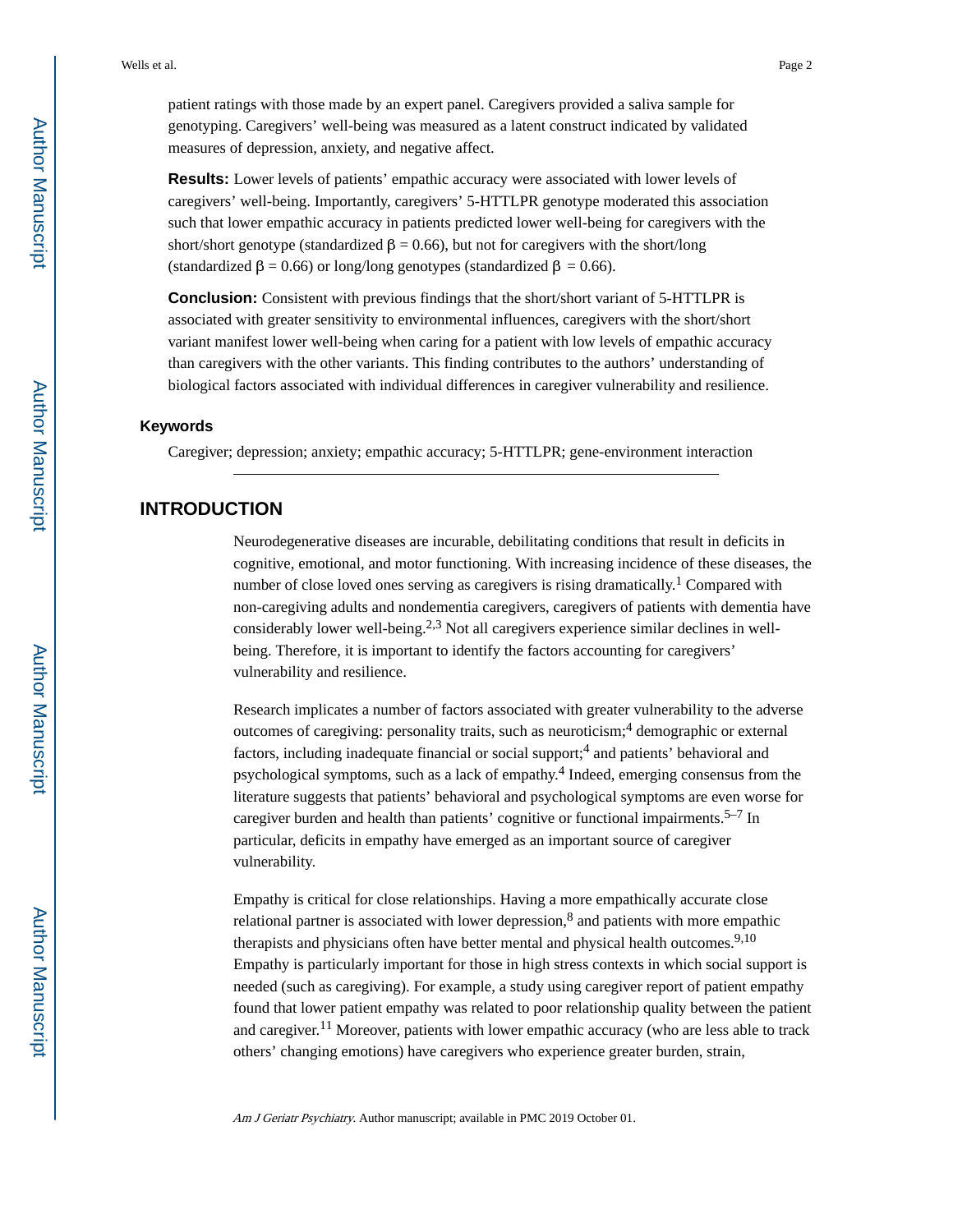loneliness, and depressive symptoms.<sup>6</sup> These findings suggest patients' inability to recognize and respond to others' changing emotions may be particularly devastating for caregivers.

Important individual differences may exist in the ways that caregivers respond to environmental risk factors. Caregivers with genetic variations associated with heightened sensitivity to environmental influences may be more impacted by patients' empathic accuracy deficits. A series of studies using a candidate gene approach has shown that short allele carriers of the serotonin-transporter-linked polymorphic region (5-HTTLPR) polymorphism manifest greater sensitivity to both positive and negative aspects of their environment. Examples include heightened amygdala reactivity to negative faces,  $12$  greater empathic responding to distressing stimuli, $13$  and increased positive emotional expressions to amusing stimuli.<sup>14</sup>

Early studies on 5-HTTLPR demonstrated an association between the short allele and heightened risk for depression, anxiety, and suicide in the face of adversity.<sup>15</sup> Findings from this approach were met with controversy, as replication issues arose and meta-analyses concluded that the 5-HTTLPR by environment interaction did not predict depression.<sup>16</sup> However, more recent meta-analyses have found support for this prediction.<sup>17</sup> These findings support hypotheses that caregivers who are 5-HTTLPR short allele carriers would be more sensitive to the negative stresses of patients' empathic accuracy deficits, leading to worse outcomes for those caregivers.

The present study investigates whether caregivers' 5-HTTLPR genotypemoderates the association between patients' empathic accuracy and caregivers' well-being. We hypothesized that caregivers with two copies of the short allele of 5-HTTLPR would be at greater risk for lowest levels of well-being when caring for a patient with lower empathic accuracy, compared with caregivers with the other genotypes. To our knowledge, this study is the first to investigate this relationship.

# **METHODS**

#### **Participants**

Patients with neurodegenerative disease and their caregivers (N dyads = 54) were recruited from the Memory and Aging Center at the University of California, San Francisco (UCSF). Patients were evaluated at UCSF and diagnosed based on current consensus criteria.<sup>18–23</sup> The sample included patients with frontotemporal dementia, Alzheimer disease, neurodegenerative diseases that impact motor functioning, and those at high risk for a neurodegenerative disease (e.g., mild cognitive impairment). Caregivers were predominantly spouses, and all self-identified as playing a primary role in providing care to the patient. Demographic characteristics of patients and caregivers are presented in Table 1.

#### **Procedure**

Patients underwent detailed neurologic, neuropsy-chological, and neuroimaging assessments at UCSF. Within 3 months of their UCSF visit, patients and caregivers came to the Berkeley Psychophysiology Laboratory at the University of California, Berkeley. Informed consent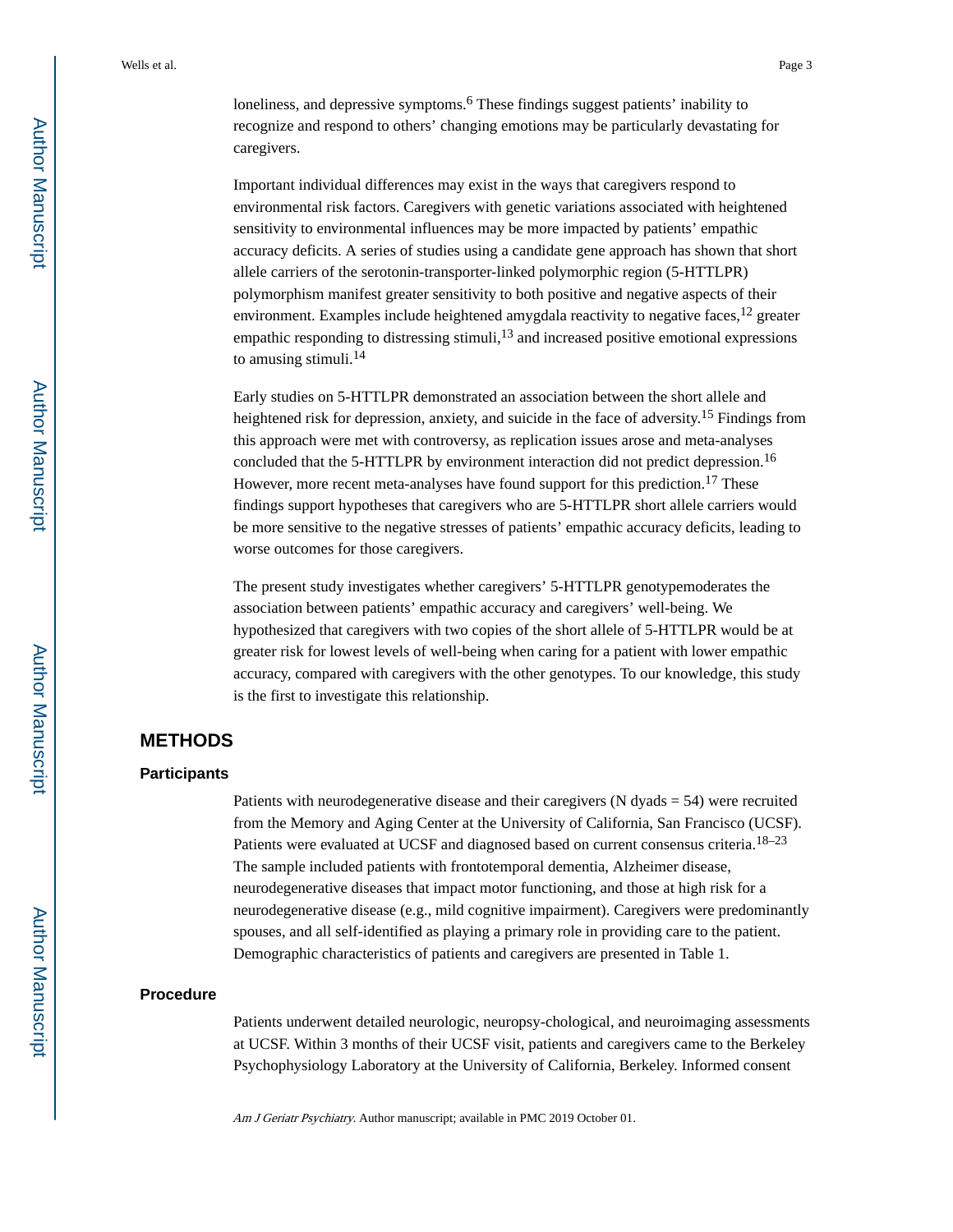was obtained from both patients and caregivers. All procedures were approved by the University of California, Berkeley Committee for Protection of Human Subjects. Patients completed emotional functioning tasks,  $24$  including an objective measure of empathic accuracy.6,25 Caregivers completed questionnaires and provided a saliva sample for genetic testing.

#### **Patient Empathic Accuracy**

**Apparatus and procedures—**Patients sat in front of a television monitor with a rating dial located near their dominant hand. The dial consisted of a small metal box with a rotating pointer that traversed a 180° path. The path overlaid a 9-point scale anchored by the legends "very bad" on the left, "neutral" in the middle, and "very good" on the right. Patients moved the rating dial continuously to reflect the feelings of a target character in an 80-second film clip, which depicted an actress experiencing a range of positive and negative emotions. Patients demonstrated that they understood the instructions. During the task, a voltage was generated reflecting the dial position; a computer sampled the voltage every 3 milliseconds and computed the average dial position for every second.

**Accuracy score calculation—**Empathic accuracy was calculated using time-lagged cross-correlations between each patient's ratings and those obtained from an expert panel of healthy individuals. To allow for differences in information processing and motoric speed that is common in neurodegenerative disease, the maximum correlation coefficient was selected for lags between −10 and +10 seconds.

#### **Clinical Measures for Patients and Caregivers**

**Patient disease severity—At UCSF, the Clinical Dementia Rating Scale was completed** using a semi-structured interview by clinicians,  $2<sup>6</sup>$  assessing functional performance in six domains: memory, orientation, judgment and problem-solving, community affairs, home and hobbies, and personal care. For each domain, a score was given ranging from 0 (none) to 3 (severe) based on a description of functioning. Scores were summed across domains to create a score (Clinical Dementia Rating Scale Box Score), ranging from 0–18. Higher scores indicated greater disease severity.

**Caregiver well-being—**Caregiver well-being was conceptualized as a latent variable indicated by low levels of depressive symptoms, anxiety symptoms, and negative affect.

**Caregiver depression—**Caregivers' depressive symptoms for the past week were assessed using the Center for Epidemiologic Studies Depression Scale<sup>27</sup> 20-item questionnaire. Caregivers rated themselves on a 4-point scale from 0 (rarely or none of the time) to 3 (most or all of the time) for each item (e.g., "I felt lonely"). Four items were reverse scored, then all items were summed. Higher scores indicated greater levels of depressive symptoms.

**Caregiver anxiety—**Caregivers' anxiety symptoms were assessed using the Beck Anxiety Inventory,28 a 21-item questionnaire. Caregivers rated themselves on a 4-point scale from 0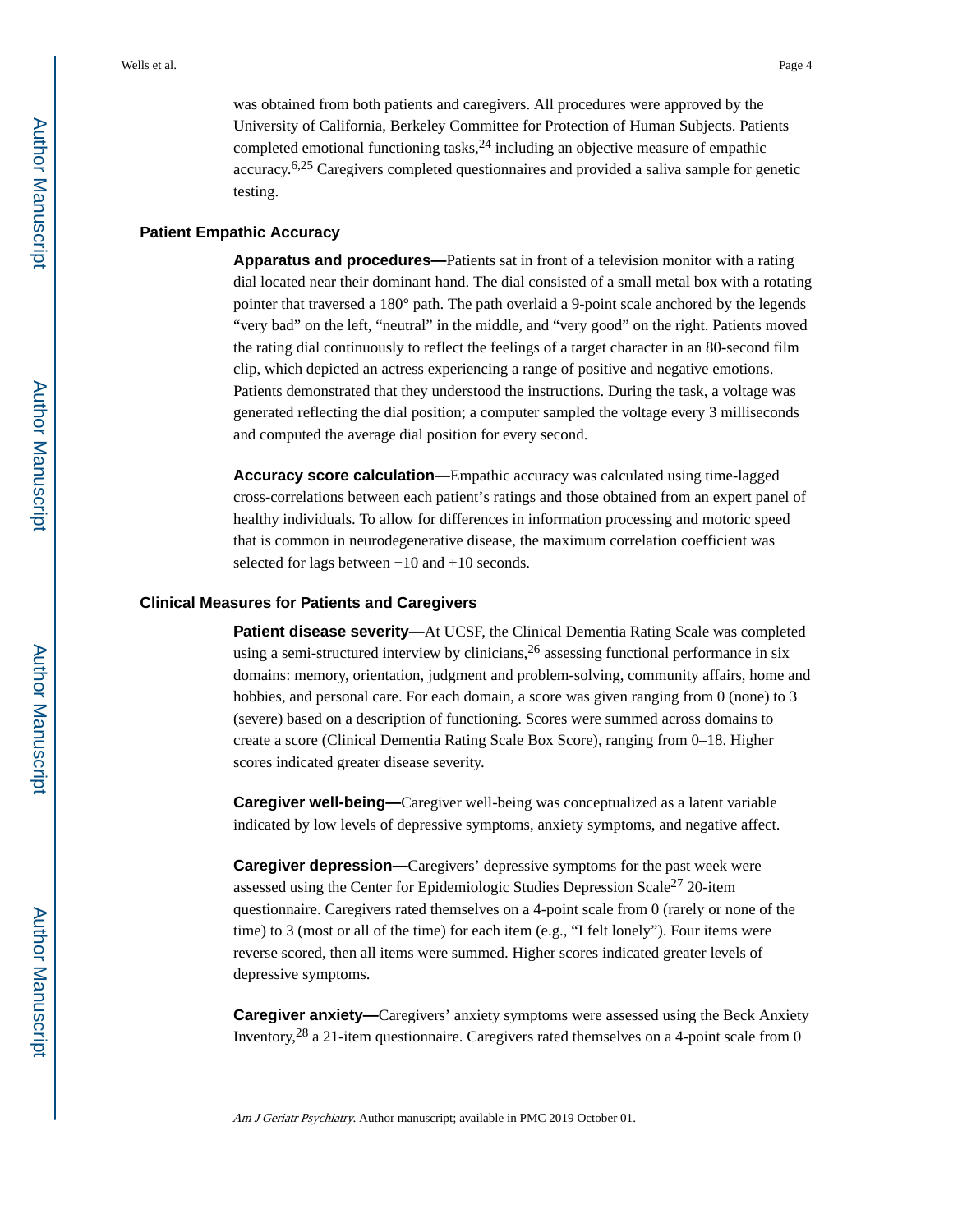(not at all) to 3 (severely) for each symptom (e.g., "unable to relax"). Scores were summed. Higher scores indicated greater levels of anxiety symptoms.

**Caregiver affect—**Caregivers' trait positive and negative affect were assessed using the Positive and Negative Affect Schedule,  $^{29}$  a 20-item questionnaire that evaluates levels of positive affect (e.g., enthusiastic, interested, determined) and negative affect (e.g., scared, afraid, upset). Caregivers rated the extent to which they experienced each of 20 emotions in the past month on a 5-point scale from 1 (very slightly or not at all) to 5 (extremely). Scores were summed, with higher scores indicating greater levels of affect. Four caregivers did not complete one item on the Positive and Negative Affect Schedule. For them, scores were imputed by taking the average of the nine completed items and multiplying that value by 10.

#### **Caregiver 5-HTTLPR Genotyping**

Caregivers were invited to participate in a DNA assessment during the laboratory session. DNA were collected and extracted from saliva using Oragene kits (DNA Genotek, Kanata, Ontario, Canada) according to manufacturer's protocol. Anonymized DNA samples were extracted and purified by Creative Genomics (Port Jefferson Station, NY). The extracted DNA were genotyped at the University of California, Los Angeles. Amplification was performed using the AccuPrime Taq High Fidelity DNA Polymerase kit (Invitrogen, Carlsbad, California). The reaction contained a 6-FAM labeled forward primer (/56-FAM/ GGCGTTGCCGCTCTGAATGC) and a reverse primer

(GAGGGACTGAGCTGGACAACCA).30 The polymerase chain reactions were then sent for fragment analysis on an AB3730XL with a LIZ1200 size standard. Data quality was assessed by duplicating a sub-set of random DNA samples; genotype data reproducibility was 100%. The genotyping yielded three groups, individuals with two short alleles  $(S/S; n=$ 14), one short and one long allele (S/L;  $n = 26$ ), or two long alleles (L/L;  $n = 14$ ). This genotype distribution was consistent with previous studies and did not deviate from Hardy-Weinberg equilibrium:  $\chi^2(1) = 0.07$ ; p = 0.791. The 5-HTTLPR genotype was coded using an additive coding scheme ( $1 = L/L$ ,  $2 = S/L$ , and  $3 = S/S$ ), as in previous studies.<sup>13,15</sup>

#### **Analytic Plan**

First, we conducted bivariate correlations to evaluate associations between patients' empathic accuracy and dementia severity, and caregivers' depression, anxiety, negative affect, and positive affect (Table 2). In addition, we evaluated internal consistency among the indicators of well-being and tested for main effects among the indicator variables as a function of caregiver genotype groups.

Structural equation modeling analyses proceeded in three steps. First, we used confirmatory factor analyses (CFA) to test a measurement model of caregiver wellbeing, a latent variable indicated by caregivers' depressive symptoms, anxiety symptoms, and negative affect, using the lavaan package in R software version 3.3.1 (R Foundation for Statistical Computing, Vienna, Austria). Next, we created a path model with patient empathic accuracy predicting caregiver well-being and used multi-group modeling to examine whether caregivers' 5- HTTLPR genotype moderated this association. We report standardized  $\beta$  and z-statistic (similar to t-statistic in linear regression) for these associations, which are measures of effect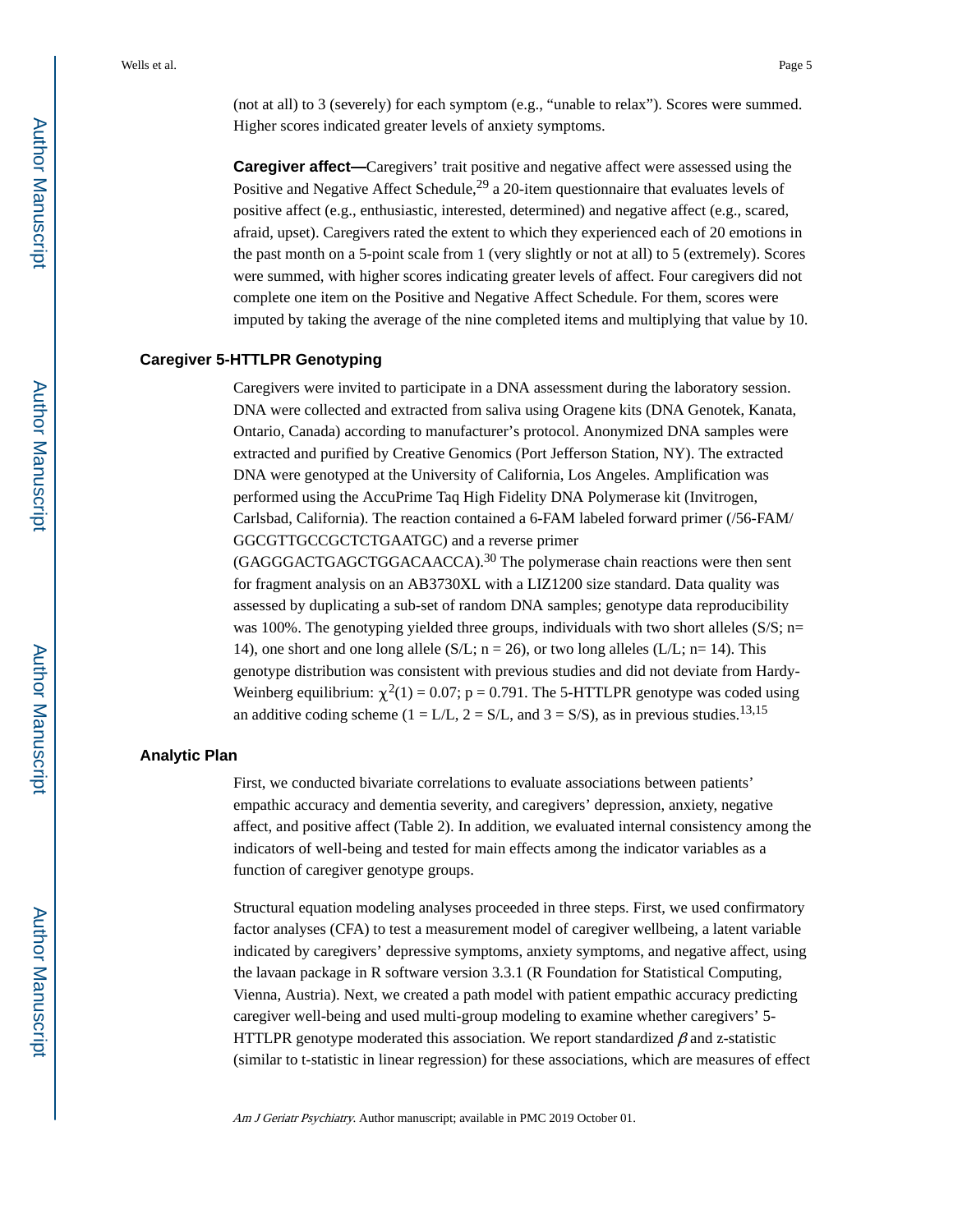size. Finally, we probed the stability of the findings when controlling for patients' dementia severity and caregivers' age, sex, and race.

Nonsignificant  $\chi^2$  values (ps > 0.05) indicated satisfactory model fit. We also inspected the comparative fit index (CFI) and standardized root mean square of residual (SRMR), following established guidelines.<sup>31</sup> For CFI, values greater than 0.90 indicated reasonable fit and values greater than 0.95 indicated good fit. For SRMR, values less than 0.08 indicated good fit.

To rule out the possibility that observed effects were driven by individuals at "high risk" for a neuro-degenerative disease, we repeated the structural equation modeling analyses, removing those with mild cognitive impairment diagnoses and primary relatives of patients with frontotemporal dementia (Supplementary Tables S1–S3).

# **RESULTS**

#### **Preliminary Analyses**

The Pearson correlations revealed that lower patients' empathic accuracy was associated with greater caregivers' depression ( $r = -0.31$ ;  $p = 0.021$ ), anxiety ( $r = -0.29$ ;  $p = 0.036$ ), and negative affect ( $r = -0.26$ ;  $p = 0.060$ ). Patients' empathic accuracy was not associated with caregivers' positive affect ( $r = 0.11$ ;  $p = 0.45$ ), consistent with its exclusion from the wellbeing latent construct. As expected, patients' empathic accuracy and dementia severity were also correlated ( $r = -0.41$ ;  $p = 0.002$ ).

Next, we examined reliability among caregivers' depressive symptoms, anxiety symptoms, and negative affect. Reliability was high (Cronbach's  $a = 0.89$ ), supporting the possibility that the observed scores for these variables are influenced by an underlying, latent construct.

We also tested whether there were significant differences in caregivers' levels of depression, anxiety, and negative affect across genotype groups. Using the Levene test, we found that there was inequality in the variances of caregivers' depressive symptoms (but not the other measures) across genotype groups. The Kruskal-Wallis one-way analysis of variance (a nonparametric method that allows for heteroskedasticity) revealed no differences in caregivers' depressive symptoms and one-way analysis of variance revealed no differences in caregivers' anxiety symptoms and negative affect across caregivers' genotype groups (Table 1).

#### **Structural Equation Modeling**

We used CFA to test a measurement model of caregiver well-being, indicated by caregivers' depressive symptoms, anxiety symptoms, and negative affect. For clarity of interpretation, we reversed the directions of the factor loadings (such that greater loadings of depression, anxiety, and negative affect reflect lower well-being). In the initial CFA, the residual variance for caregivers' negative affect was not significantly different from zero ( $\delta = 0.079$ ;  $p = 0.26$ ). The  $\chi^2$  analyses comparing a measurement model with caregivers' negative affect residual variance fixed to zero to the initial measurement model (without negative affect residual variance fixed to zero) demonstrated that the models were not significantly different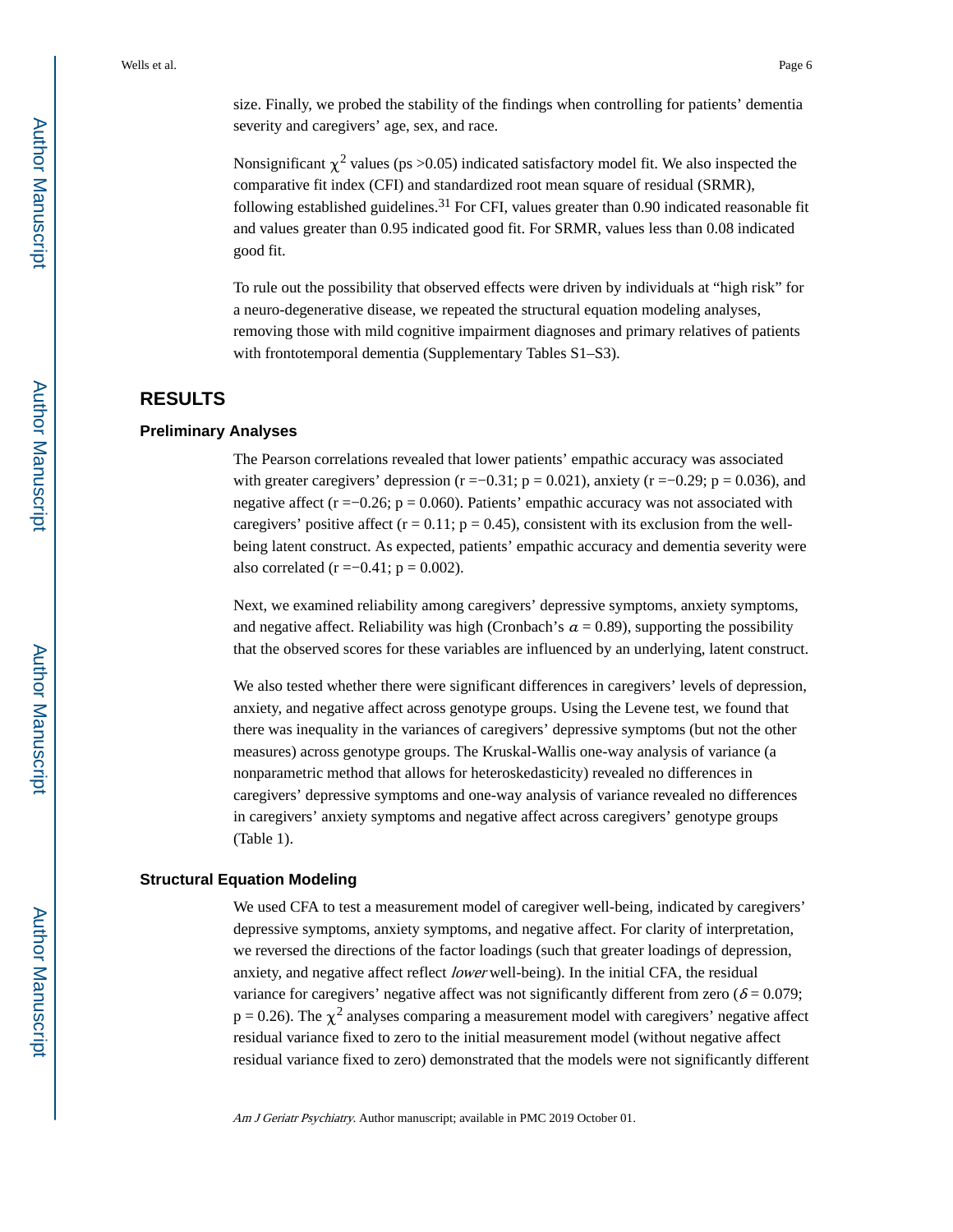$(\gamma^2(1) = 1.15; p = 0.28)$ . Therefore, we repeated the CFA, fixing the residual variance for caregivers' negative affect to zero. The CFA for caregiver well-being indicated excellent fit:  $\chi^2(1) = 1.15$ ; p = 0.28; CFI = 1.00; SRMR= 0.02.

Subsequent analyses showed that a structural equation model (Fig. 1) with patient empathic accuracy as a predictor of caregiver well-being had excellent fit:  $\chi^2(3) = 3.82$ ; p = 0.28; CFI  $= 0.99$ ; SRMR  $= 0.05$ . Factor loadings and residual variances are reported in Table 3.

#### **Multi-Group Modeling**

Next, we examined whether the inclusion of 5-HTTLPR genotype groups improved model fit using multi-group modeling (i.e., by comparing a model in which the association between patients' empathic accuracy and caregivers' well-being was constrained to be equal across caregiver 5-HTTLPR genotype variants to a model in which this association was not constrained using  $\chi^2$  tests). Results showed that including caregivers' 5-HTTLPR genotype group significantly improved model fit:  $\chi^2(2) = 8.76$ ; p = 0.013. The multi-group model also indicated excellent fit,  $\chi^2(9) = 9.30$ ;  $p = 0.41$ ; CFI = 1.00; SRMR = 0.04.

Consistent with our hypothesis, 5-HTTLPR moderated the association between patient empathic accuracy and caregiver well-being. Specifically, lower patient empathic accuracy predicted lower caregiver well-being—only for those with the short/short genotype ( $\beta$  = 0.66; z = 2.81; p = 0.002)—but not for those with the short/long ( $\beta$  =0.05; z = 0.23; p = 0.82) or long/long ( $\beta$  = −0.21; z = −0.79; p = 0.44) genotypes. These associations are depicted in Figure 2, and the simple correlations for each genotype group show the same pattern of findings (Supplementary Table S4).

Finally, we probed the stability of the results by controlling for patients' dementia severity and caregivers' age, sex (coded  $0 =$  female,  $1 =$  male), and race (coded  $0 =$  non-white,  $1 =$ white). Multi-group modeling revealed that including caregivers' 5-HTTLPR genotype significantly improved model fit:  $\chi^2(2) = 7.96$ ; p = 0.019. Overall, the multi-group model with the addition of these covariates indicated suboptimal fit:  $\chi^2(33) = 66.37$ ; p = 0.001; CFI  $= 0.80$ ; SRMR  $= 0.08$ . Again, patient empathic accuracy was positively associated with caregiver well-being for those with the short/short genotype ( $\beta$  = 0.47; z = 2.21; p = 0.018), but not for those with the short/long ( $\beta$  = 0.07; z = 0.52; p = 0.61) or long/long ( $\beta$  = -0.28; z  $= -1.07$ ;  $p = 0.30$ ) genotypes.

# **DISCUSSION**

The present study sought to increase understanding of individual differences in caregiver well-being by evaluating the influence of caregivers' 5-HTTLPR genotype on their vulnerability to patients' empathic accuracy deficits. We measured patients' empathic accuracy objectively through a dynamic tracking task and used this measure to predict caregivers' well-being as indicated by measures of depression, anxiety, and negative affect. We explored differences in this relationship across caregivers' 5-HTTLPR genotypes.

Findings revealed a significant positive relationship between patients' empathic accuracy and caregivers' well-being for caregivers with the short/short genotype (even after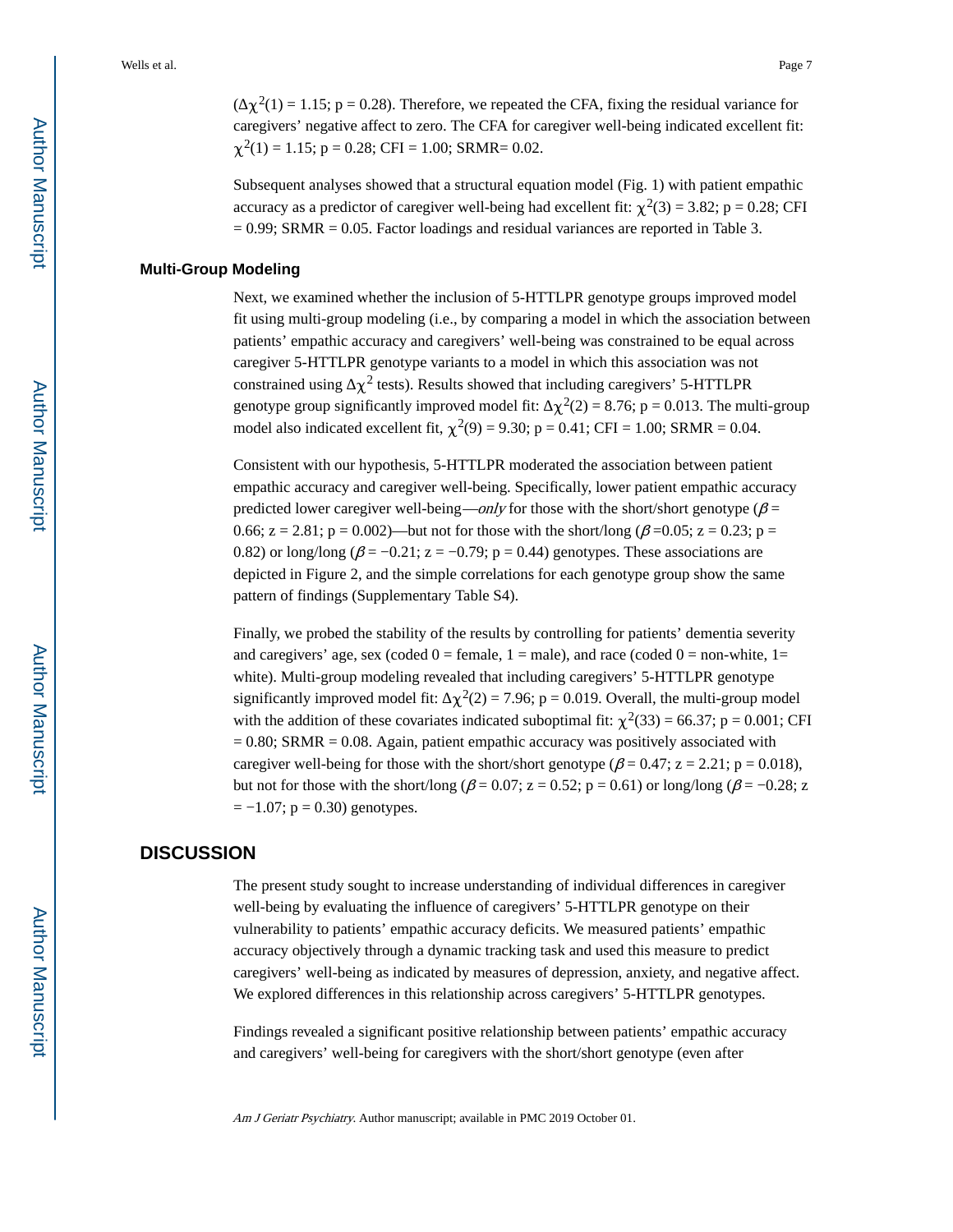controlling for caregivers' age, sex, and race and patients' dementia severity), but not for caregivers with the short/long and long/long genotypes. Given the study's relatively small sample size and the inclusion of multiple covariates in the model, independent replication will be necessary before these results can be considered conclusive. Nevertheless, these findings provide preliminary evidence that caregivers with the short/short genotype may be at heightened risk for low well-being when caring for a patient with neurodegenerative disease who has deficits in empathic accuracy. To our knowledge, this is the first study to identify a specific genetic polymorphism that may play a role in moderating the association between patient deficits and caregiver outcomes.

Our results are consistent with prior work suggesting that the short/short 5-HTTLPR genotype acts as a susceptibility factor to environmental stimuli, amplifying negative outcomes in negative contexts<sup>12</sup> (i.e., stressful caregiving environment) and positive outcomes in positive contexts.14 Given this bidirectional sensitivity, one might expect caregivers with short/short to be particularly healthy (i.e., high well-being) when caring for a patient with high empathic accuracy. However, because neurodegenerative disease overwhelmingly produces declines in patient functioning, associated environmental effects will pre-dominately be reflected in negative outcomes.

Prior research has documented short allele carriers' heightened sensitivity both on distal or long-term measures (e.g., psychopathology and marital satisfaction)<sup>15,32</sup> as well as on more proximal measures (e.g., reactivity to an emotional stimulus).13,14 Extending this model further, heightened emotional reactivity may be a proximal mechanism through which the short allele contributes to distal out-comes.<sup>33</sup> Longitudinal studies are needed to test whether caregivers' heightened negative emotional reactivity (a proximal mechanism), perhaps in response to patients' increasing empathic accuracy deficits, mediates the relationship between caregivers' genotype and changes in caregivers' well-being over time (a distal outcome).

It is also important to understand the biological basis of caregivers' vulnerability. The short allele is associated with lower levels of serotonin uptake and lower transcriptional efficiency of the serotonin transporter protein.<sup>34</sup> It has been argued that increased available synaptic serotonin in short allele carriers may result in increased amygdala excitability to external stimuli,<sup>12</sup> which may result in heightened emotional reactivity. The efficiency of the serotonin system has been shown to decline with age both in terms of central serotonin transporter availability and postsynaptic serotonin receptors.35 Therefore, it is possible that the effects of serotonin-related genes such as 5-HTTLPR are magnified with age, which may shed light on how this single allele could have such a powerful effect in our sample of older adults. Although brain imaging data were not collected in this study, white matter pathology has been similarly implicated in the stress exposure-outcome pathway in caregivers.<sup>36</sup> Future studies that evaluate multiple pathways could disentangle the relative contributions of these mechanisms to caregivers' increased vulnerability.

#### **Implications**

Patients' empathic accuracy deficits may render them incapable of identifying and therefore responding to others' emotions. When patients' empathic accuracy declines and caregivers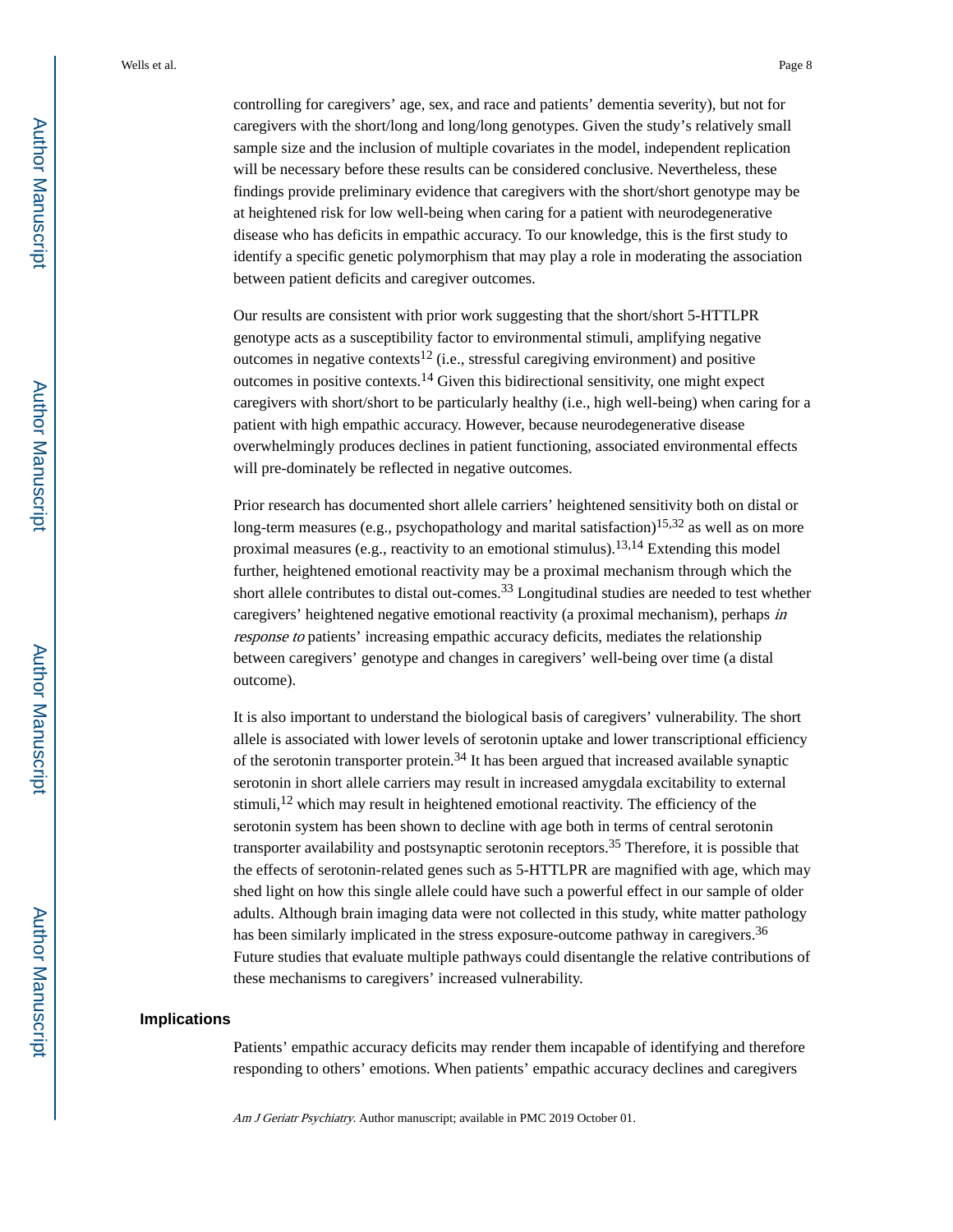lose a vital source of social support, caregivers with the short/short genotype might feel particularly lonely and isolated. If these findings replicate, they suggest that evaluating caregivers' genotype in conjunction with patient deficits may facilitate identification of caregivers at greatest risk for low well-being. These caregivers may be good candidates for preventative interventions and supportive resources, such as emotion regulation skills (to mitigate heightened emotional reactivity) or referrals to caregiver support groups (to address feelings of loneliness). There are also important implications for pharmacological interventions. Short allele carriers show promising response and remission rates for depression treatment using selective serotonin reuptake inhibitors.37 Additional work is needed to clarify the specific biological pathways through which selective serotonin reuptake inhibitors may mitigate depressive symptoms for short allele carriers. In light of recent evidence showing that low levels of mental health in caregivers are associated with greater patient mortality,  $38$  the implications of these findings are important for patients and caregivers alike.

#### **Strengths and Limitations**

Strengths of this study include the dyadic design and a specific measure of stress. Previous research on 5-HTTLPR has typically studied individual participants and assessed overall levels of stress without regard to the particular contributing stressors (e.g., stressful life event checklist).17 In addition, patients' empathic accuracy was measured objectively and separately from the caregiver; therefore, we reduced common method variance that could inflate found associations.

There are also important limitations to note. Our sample size  $(N = 54$  dyads) was small by the standards of candidate gene studies.39 Therefore, the results should be interpreted cautiously awaiting future replication in larger samples. A larger sample size would also have enabled us to detect possible codominant effects of the 5-HTTLPR alleles (i.e., differences between one and two long alleles). In addition, it will be important to evaluate the boundary conditions of these findings, such as whether they are generalizable across all types of caregiving relationships (e.g., professional caregivers, friends) and other types of patient deficits in emotional functioning (e.g., problems with emotion regulation).

In general, candidate gene approaches have been met with criticism.16 Our decision to focus on 5-HTTLPR as a candidate genetic vulnerability factor in caregivers was based on documented biological pathways linking 5-HTTLPR and well-being (with 5-HTTLPR encoding a direct target for antidepressant medication) $37$  and well-established links between 5-HTTLPR and heightened reactivity to emotional stimuli.<sup>12–14,32</sup> Other approaches (e.g., genome-wide association studies) have clear benefits, although we note that they typically do not assess tandem repeat genetic variants, such as 5-HTTLPR.<sup>40</sup>

# **CONCLUSION**

Caregiving can exact a heavy toll, but there is huge variability in how caregivers react to the challenges of caregiving. As the number of older adults in the population rises, there is an urgent need to identify factors that contribute to individual differences in caregiver outcomes. Evaluating the role of specific patient deficits (e.g., empathic accuracy) in the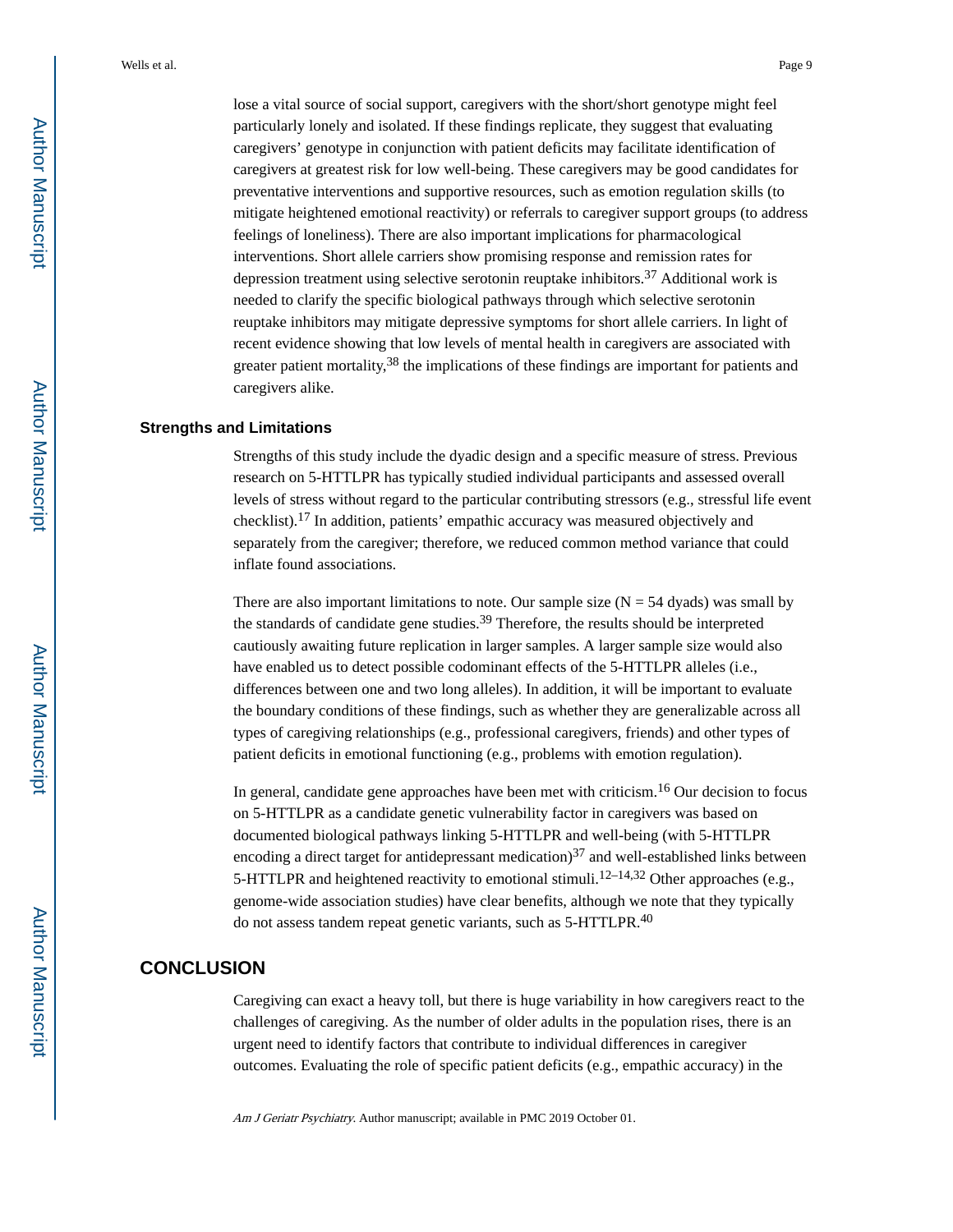context of caregiver vulnerabilities (e.g., 5-HTTLPR polymorphism) provides valuable information regarding which caregivers are susceptible to a particular kind of environmental stressor. Future research should continue to examine the pathways through which genes interact with the social environment to alter caregivers' quality of life. Uncovering patient and caregiver factors that undermine caregiver well-being will be critical for developing effective interventions that promote the health of caregivers and the patients in their care.

# **Supplementary Material**

Refer to Web version on PubMed Central for supplementary material.

### **Acknowledgments**

This work was supported by NIA grants 2P01AG019724-11 and 1R01AG041762-01A1 awarded to Robert W. Levenson and NIMH Affective Science Training grant 5T32MH020006-20 awarded to Jenna L. Wells.

#### **References**

- 1. World Health Organization: Dementia: A Public Health Priority 2012
- 2. Joling KJ, van Hout HP, Schellevis FG, et al.: Incidence of depression and anxiety in the spouses of patients with dementia: a naturalistic cohort study of recorded morbidity with a 6-year follow-up. Am J Geriatr Psychiatry 2010; 18:146–153 [PubMed: 20104070]
- 3. Ory MG, Hoffman RR III, Yee JL, et al.: Prevalence and impact of caregiving: a detailed comparison between dementia and nonde-mentia caregivers. Gerontologist 1999; 39:177–186 [PubMed: 10224714]
- 4. Brodaty H, Donkin M: Family caregivers of people with dementia. Dialogues Clin Neurosci 2009; 11:217–228 [PubMed: 19585957]
- 5. Ornstein K, Gaugler JE: The problem with "problem behaviors": a systematic review of the association between individual patient behavioral and psychological symptoms and caregiver depression and burden within the dementia patient—caregiver dyad. Int Psychogeriatrics 2012; 24:1536–1552
- 6. Brown CL, Lwi SJ, Goodkind MS, et al.: Empathic accuracy deficits in patients with neurodegenerative disease: association with caregiver depression. Am J Geriatr Psychiatry 2018; 26:484–493 [PubMed: 29289452]
- 7. Chen K-H, Wells JL, Otero MC, et al.: Experience of non-target negative emotions in patients with neurodegenerative diseases is related to lower emotional well-being in caregivers. Dement Geriatr Cogn Disord 2017; 44:245–255 [PubMed: 29216633]
- 8. Gordon AM, Tuskeviciute R, Chen S: A multimethod investigation of depressive symptoms, perceived understanding, and relationship quality. Pers Relatsh 2013; 20:635–654
- 9. Hojat M, Louis DZ, Markham FW, et al.: Physicians' empathy and clinical outcomes for diabetic patients. Acad Med 2011; 86:359–364 [PubMed: 21248604]
- 10. Lambert MJ, Barley DE: Research summary on the therapeutic relationship and psychotherapy outcome. Psychother Theory Res Pract Train 2001; 38:357–361
- 11. Hsieh S, Irish M, Daveson N, et al.: When one loses empathy: its effect on carers of patients with dementia. J Geriatr Psychiatry Neurol 2013; 26:174–184 [PubMed: 23857888]
- 12. Hariri AR, Mattay VS, Tessitore A, et al.: Serotonin transporter genetic variation and the response of the human amygdala. Science 2002; 297:400–403 [PubMed: 12130784]
- 13. Gyurak A, Haase CM, Sze J, et al.: The effect ofthe serotonin transporter polymorphism (5- HTTLPR) on empathic and self-conscious emotionalreactivity. Emotion 2013; 13:25 [PubMed: 22906085]
- 14. Haase CM, Beermann U, Saslow LR: et al.: Short alleles, bigger smiles? The effect of 5-HTTLPR on positive emotional expressions. Emotion 2015; 15:438–448 [PubMed: 26029940]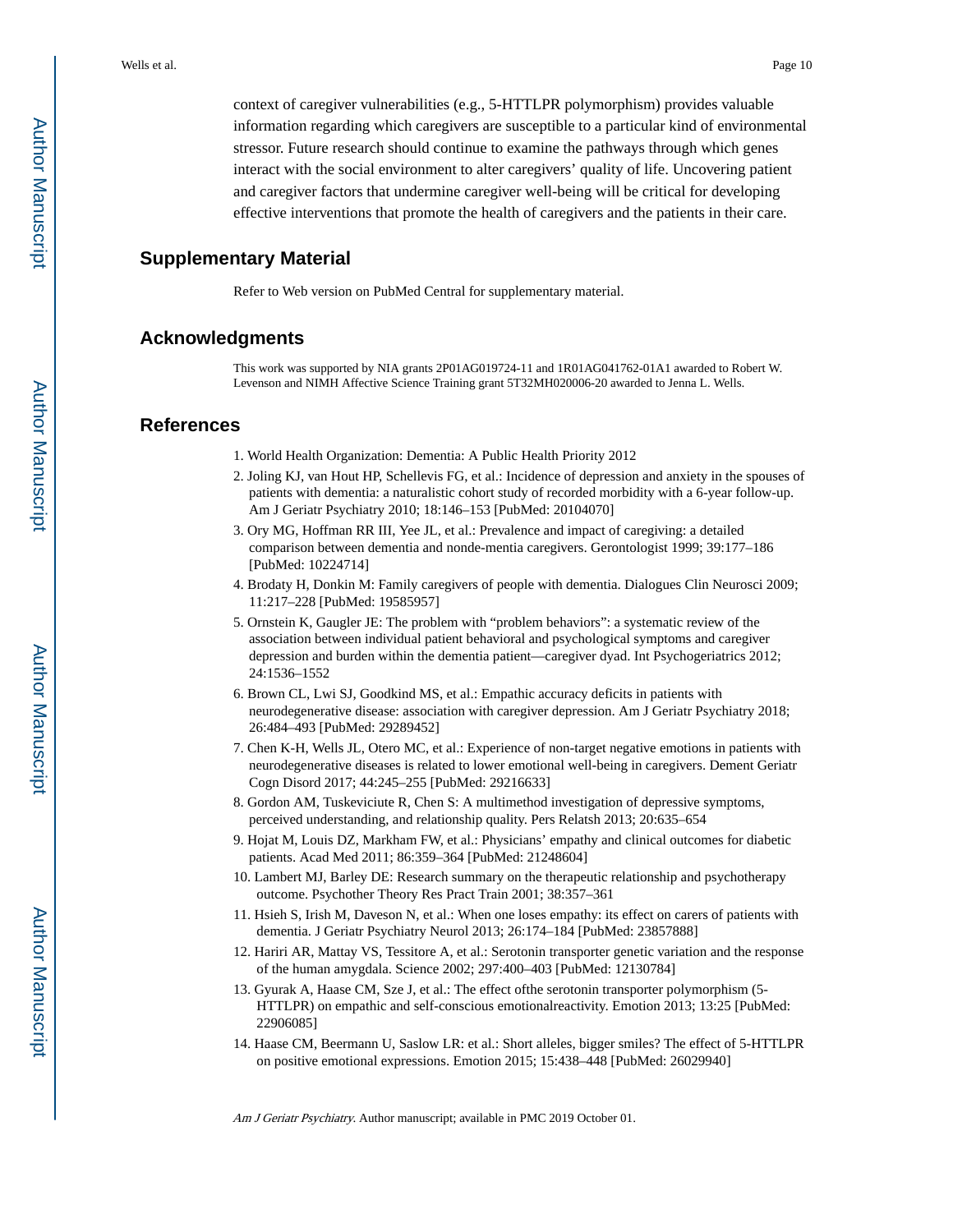- 15. Caspi A, Sugden K, Moffitt TE, et al.: Influence of life stress on depression: moderation by a polymorphism in the 5-HTT gene. Science 2003; 301:386–389 [PubMed: 12869766]
- 16. Risch N, Herrell R, Lehner T, et al.: Interaction between the serotonin transporter gene (5- HTTLPR), stressful life events, and risk of depression: a meta-analysis. JAMA 2009; 301:2462– 2471 [PubMed: 19531786]
- 17. Karg K, Burmeister M, Shedden K, et al.: The serotonin transporter promoter variant (5-HTTLPR), stress, and depression meta-analysis revisited: evidence of genetic moderation. Arch Gen Psychiatry 2011; 68:444–454 [PubMed: 21199959]
- 18. Armstrong MJ, Litvan I, Lang AE, et al.: Criteria for the diagnosis of corticobasal degeneration. Neurology 2013; 80:496–503 [PubMed: 23359374]
- 19. Gorno-Tempini ML, Hillis AE, Weintraub S,et al.: Classification of primary progressive aphasia and its variants. Neurology 2011; 76:1006–1014 [PubMed: 21325651]
- 20. Litvan I, Agid Y, Calne D, et al.: Clinical research criteria for the diagnosis of progressive supranuclear palsy (Steele-Richardson-Olszewski syndrome): report of the NINDS-SPSP international workshop. Neurology 1996; 47:1–9 [PubMed: 8710059]
- 21. McKhann GM, Knopman DS, Chertkow H, et al.: The diagnosis of dementia due to Alzheimer's disease: recommendations from the National Institute on Aging-Alzheimer's Association workgroups on diagnostic guidelines for Alzheimer's disease. Alzheimer's Dement 2011; 7:263– 269 [PubMed: 21514250]
- 22. Rascovsky K, Hodges JR, Knopman D, et al.: Sensitivity of revised diagnostic criteria for the behavioural variant of frontotemporal dementia. Brain 2011; 134:2456–2477 [PubMed: 21810890]
- 23. Wijesekera LC, Leigh PN: Amyotrophic lateral sclerosis. Orphanet J Rare Dis 2009; 4:3 [PubMed: 19192301]
- 24. Levenson RW, Ascher E, Goodkind M, et al.: Laboratory testing of emotion and frontal cortex. Handb Clin Neurol 2008; 88:489–498 [PubMed: 18631708]
- 25. Goodkind MS, Sturm VE, Ascher EA, et al.: Emotion recognition in frontotemporal dementia and Alzheimer's disease: a new film- based assessment. Emotion 2015; 15:416–427 [PubMed: 26010574]
- 26. Morris JC: The Clinical Dementia Rating (CDR): current version and scoringrules. Neurology 1993; 43:2412–2414
- 27. Radloff LS: The CES-D scale: a self-report depression scale for research in the general population. Appl Psychol Meas 1977; 1:385–401
- 28. Beck AT, Epstein N, Brown G: et al.: Beck Anxiety Inventory. J Consult Clin Psychol 1988; 56:893 [PubMed: 3204199]
- 29. Watson D, Clark LA, Tellegen A: Development and validation of brief measures of positive and negative affect: the PANAS scales. J Pers Soc Psychol 1988; 54:1063 [PubMed: 3397865]
- 30. Assal F, Alarcon M, Solomon EC, et al.: Association of the serotonin transporter and receptor gene polymorphisms in neuropsychiatric symptoms in Alzheimer disease. Arch Neurol 2004; 61:1249– 1253 [PubMed: 15313842]
- 31. Hu L, Bentler PM: Cutoff criteria for fit indexes in covariance structure analysis: conventional criteria versus new alternatives. Struct EquModeling 1999; 6:1–55
- 32. Haase CM, Saslow LR, Bloch L, et al.: The 5-HTTLPR polymorphism in the serotonin transporter gene moderates the association between emotional behavior and changes in marital satisfaction overtime. Emotion 2013; 13:1068–1079 [PubMed: 24098925]
- 33. Carver CS, Johnson SL, Joormann J: Serotonergic function, two-mode models of self-regulation, and vulnerability to depression: what depression has in common with impulsive aggression. Psychol Bull 2008; 134:912–943 [PubMed: 18954161]
- 34. Lesch K-P, Bengel D, Heils A, et al.: Association of anxiety-related traits with a polymorphism in the serotonin transporter gene regulatory region. Science 1996; 274:1527–1531 [PubMed: 8929413]
- 35. Van Dyck CH, Malison RT, Seibyl JP, et al.: Age-related decline in central serotonin transporter availability with [123I]β-CIT SPECT. Neurobiol Aging 2000; 21:497–501 [PubMed: 10924762]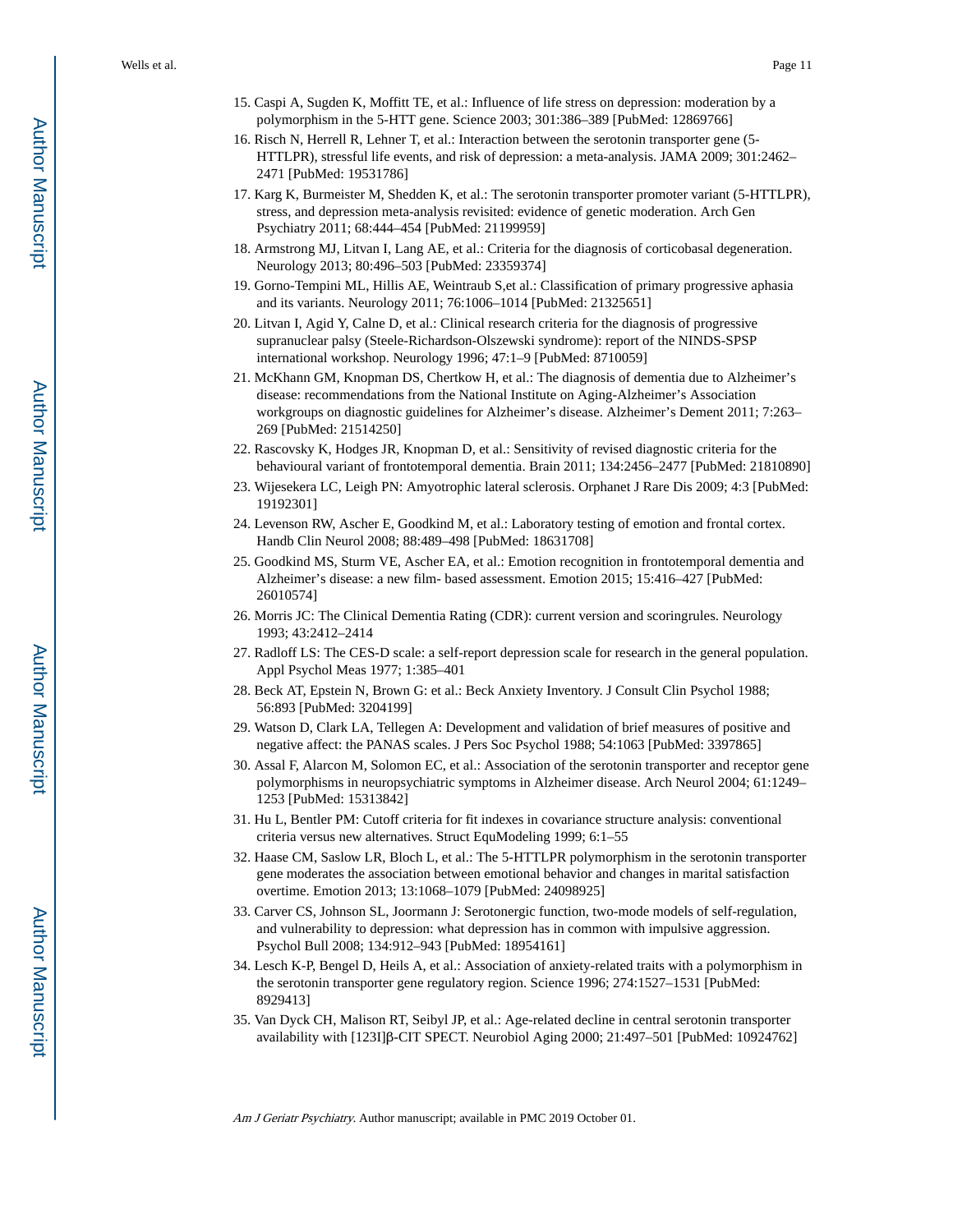- 36. Smagula SF, Beach S, Rosso AL, et al.: Brain structural markers and caregiving characteristics as interacting correlates of caregiving strain. AmJ Geriatr Psychiatry 2017; 25:582–591 [PubMed: 28336265]
- 37. Serretti A, Kato M, De Ronchi D, et al.: Meta-analysis of serotonin transporter gene promoter polymorphism (5-HTTLPR) association with selective serotonin reuptake inhibitor efficacy in depressed patients. Mol Psychiatry 2007; 12:247–257 [PubMed: 17146470]
- 38. Lwi SJ, Ford BQ, Casey JJ, et al.: Poor caregiver mental health predicts mortality of patients with neurodegenerative disease. Proc Natl Acad SciUSA 2017; 114:7319–7324
- 39. Long AD, Langley CH: The power of association studies to detect the contribution of candidate genetic loci to variation in complextraits. Genome Res 1999; 9:720–731 [PubMed: 10447507]
- 40. Landefeld CC, Hodgkinson CA, Spagnolo PA, et al.: Effects on gene expression and behavior of untagged short tandem repeats: the case of arginine vasopressin receptor 1a (AVPRla) and externalizing behaviors. Transl Psychiatry 2018; 8:72 [PubMed: 29581423]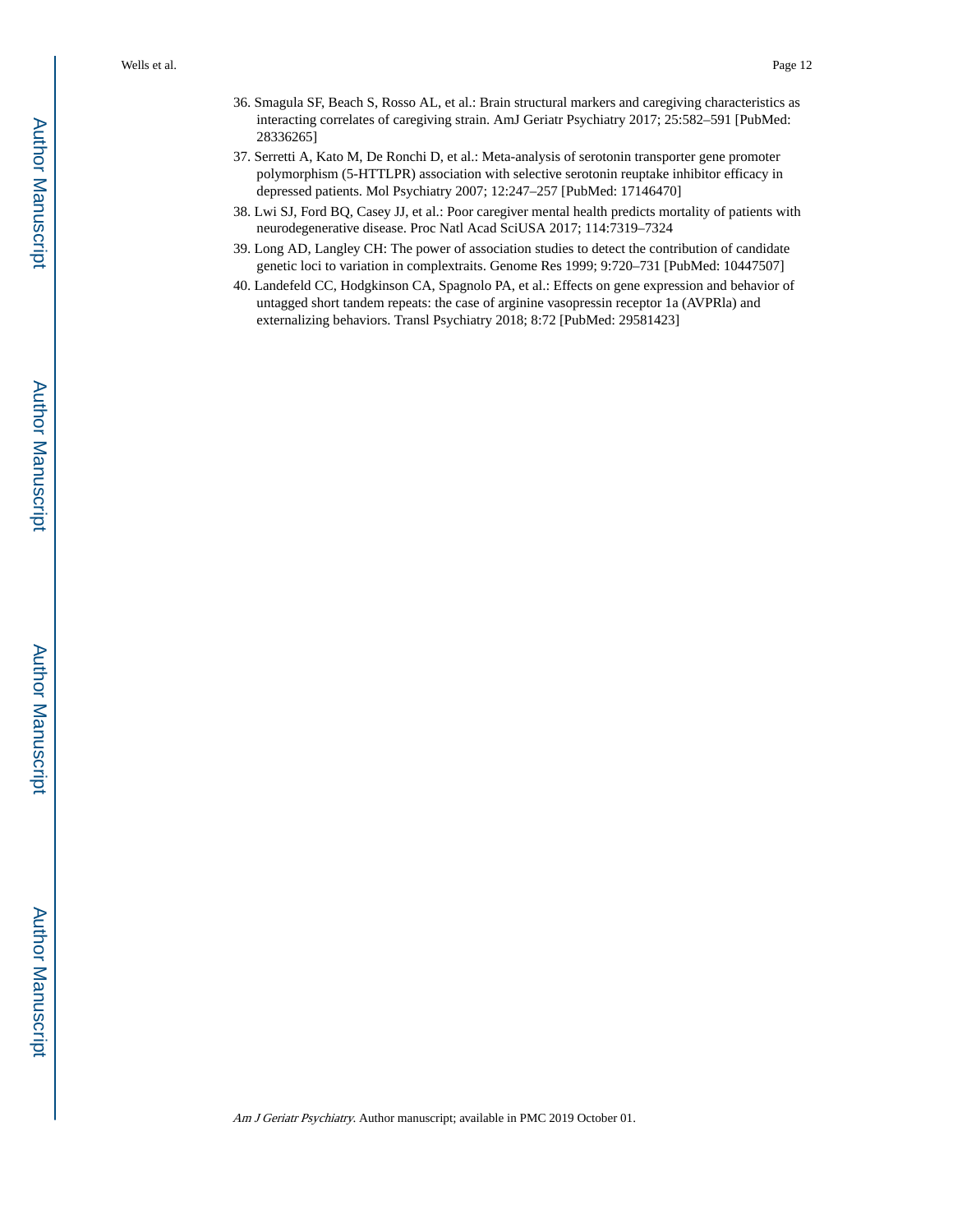

## **FIGURE 1.**

Structural equation model with patient empathic accuracy predicting caregiver well-being.  $*$  N.E. = not estimated; fixed to 0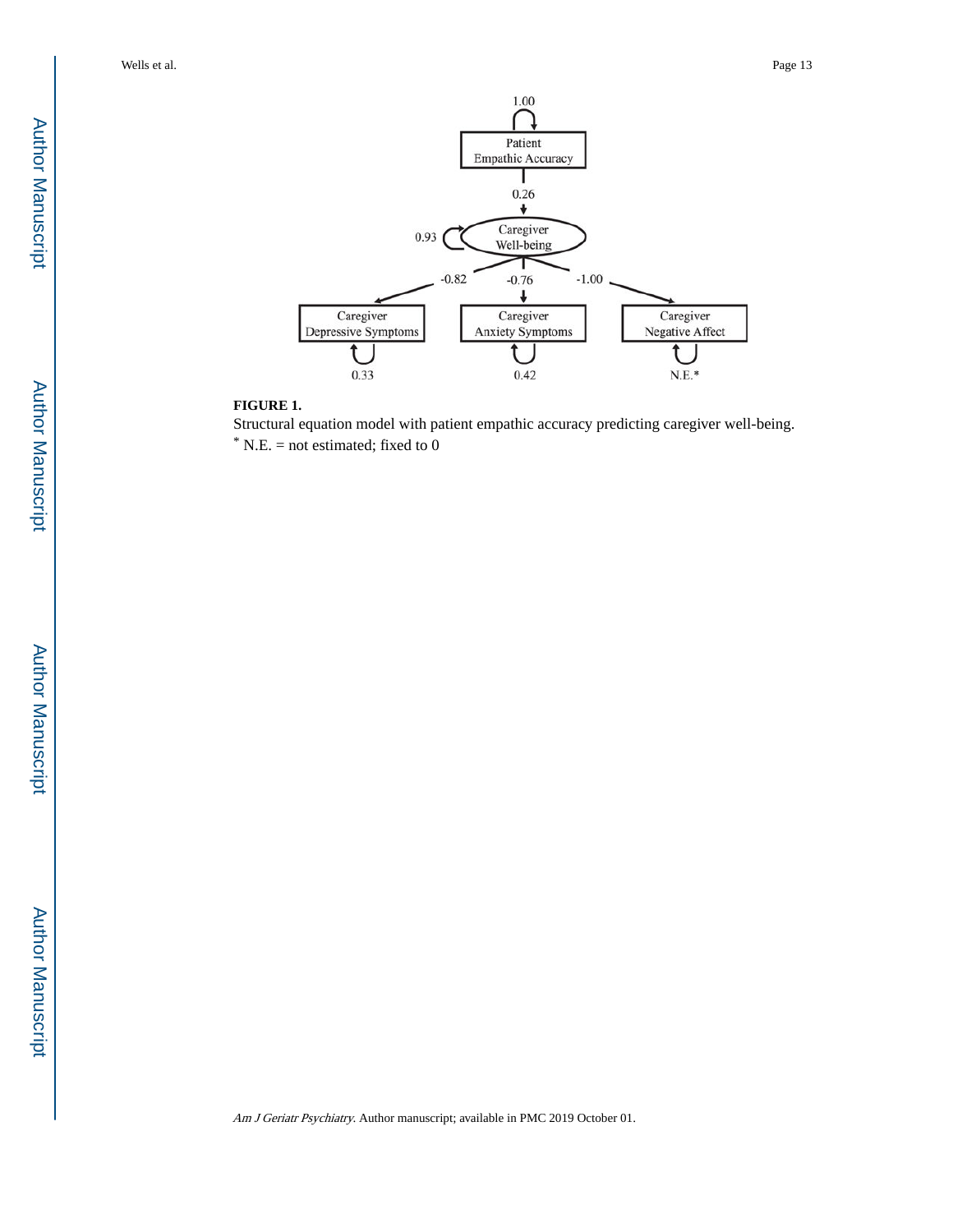Wells et al. Page 14



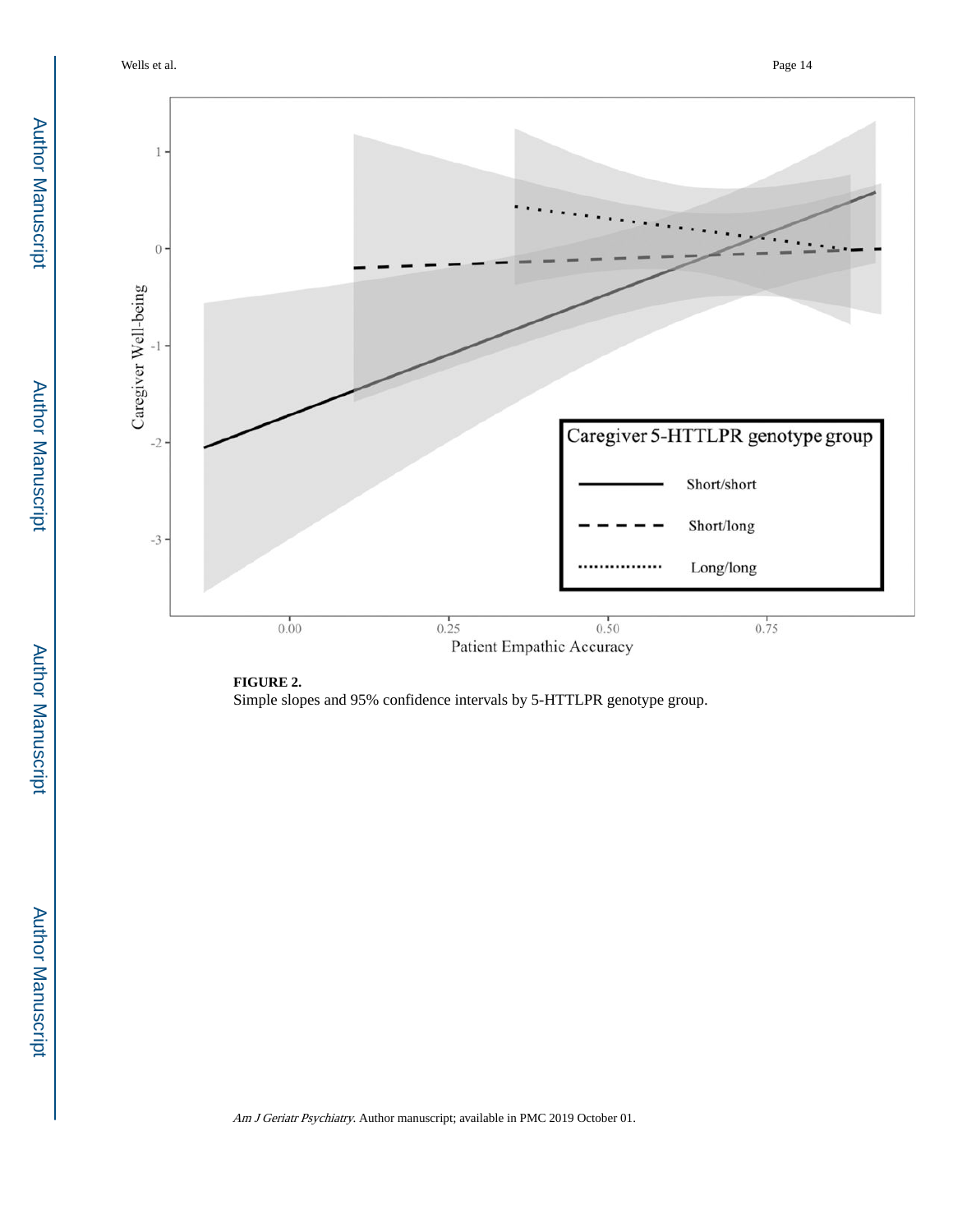**TABLE 1.**

Demographic Characteristics of Caregivers and Patients Demographic Characteristics of Caregivers and Patients

|                                 | $S/S (n = 14)$  | $SL(n=26)$        | $LL(n=14)$      | $\operatorname{Test}^{\mathcal{A}}$ | $\mathbf{r}$ |
|---------------------------------|-----------------|-------------------|-----------------|-------------------------------------|--------------|
| Caregiver                       |                 |                   |                 |                                     |              |
| Sex                             | 8M; 6F          | 6M; 20F           | 7M; 7F          | 4.98                                | 0.083        |
| Age                             | 61.44(8.25)     | 59.82 (10.40)     | 62.05(11.96)    | 0.23                                | 0.79         |
| Race (n)                        |                 |                   |                 | 1.98                                | 0.37         |
| White/European American         | $\supseteq$     | 23                | 12              |                                     |              |
| Non-white                       | 4               | 3                 | $\mathbf{C}$    |                                     |              |
| Caregiver type (n)              |                 |                   |                 | 2.47                                | 0.65         |
| Friend                          | $\circ$         |                   | $\circ$         |                                     |              |
| Other relative                  |                 |                   | $\mathbf{C}$    |                                     |              |
| Spouse                          | 13              | $\overline{c}$    | $\overline{c}$  |                                     |              |
| Depressive symptoms (CES-D)     | 14.50 (12.08)   | 11.58(8.45)       | 7.14(3.35)      | $3.29^b$                            | 0.19         |
| Anxiety symptoms (BAI)          | 8.36 (10.09)    | 6.54(7.41)        | 5.36(4.27)      | 0.56                                | 0.58         |
| Negative affect (PANAS)         | 19.29(8.45)     | 19.04(7.11)       | 17.21 (5.10)    | 0.39                                | 0.68         |
| Positive affect (PANAS)         | 30.37 (7.72)    | 34.81 (8.60)      | 33.12(6.02)     | 1.48                                | 0.24         |
| Patient                         |                 |                   |                 |                                     |              |
| Sex                             | $6M;8F$         | 18M; 8F           | $7M;7F$         | 4.53                                | 0.10         |
| Age                             | 61.89(11.58)    | 62.98(9.96)       | 64.41 (8.39)    | 0.22                                | 0.80         |
| Race (n)                        |                 |                   |                 | 4.02                                | 0.13         |
| White/European American         | G               | $\overline{17}$   | $\overline{13}$ |                                     |              |
| Non-white                       | 5               | $\circ$           |                 |                                     |              |
| Diagnosis (n)                   |                 |                   |                 | 11.80                               | 0.30         |
| Alzheimer disease               | $\mathbf{\sim}$ | $\mathbf{\Omega}$ | $\sim$          |                                     |              |
| Frontotemporal dementia (FTD)   | $\sim$          | $\equiv$          | ७               |                                     |              |
| Mild cognitive impairment       | $\mathbf{\sim}$ | $\circ$           | $\mathbf{\sim}$ |                                     |              |
| Motor neurodegenerative disease | 4               | $\overline{10}$   | $\mathbf{\sim}$ |                                     |              |
| Other neurodegenerative disease | $\mathbf{\sim}$ | $\circ$           |                 |                                     |              |
| Primary relative of FTD patient |                 | 3                 |                 |                                     |              |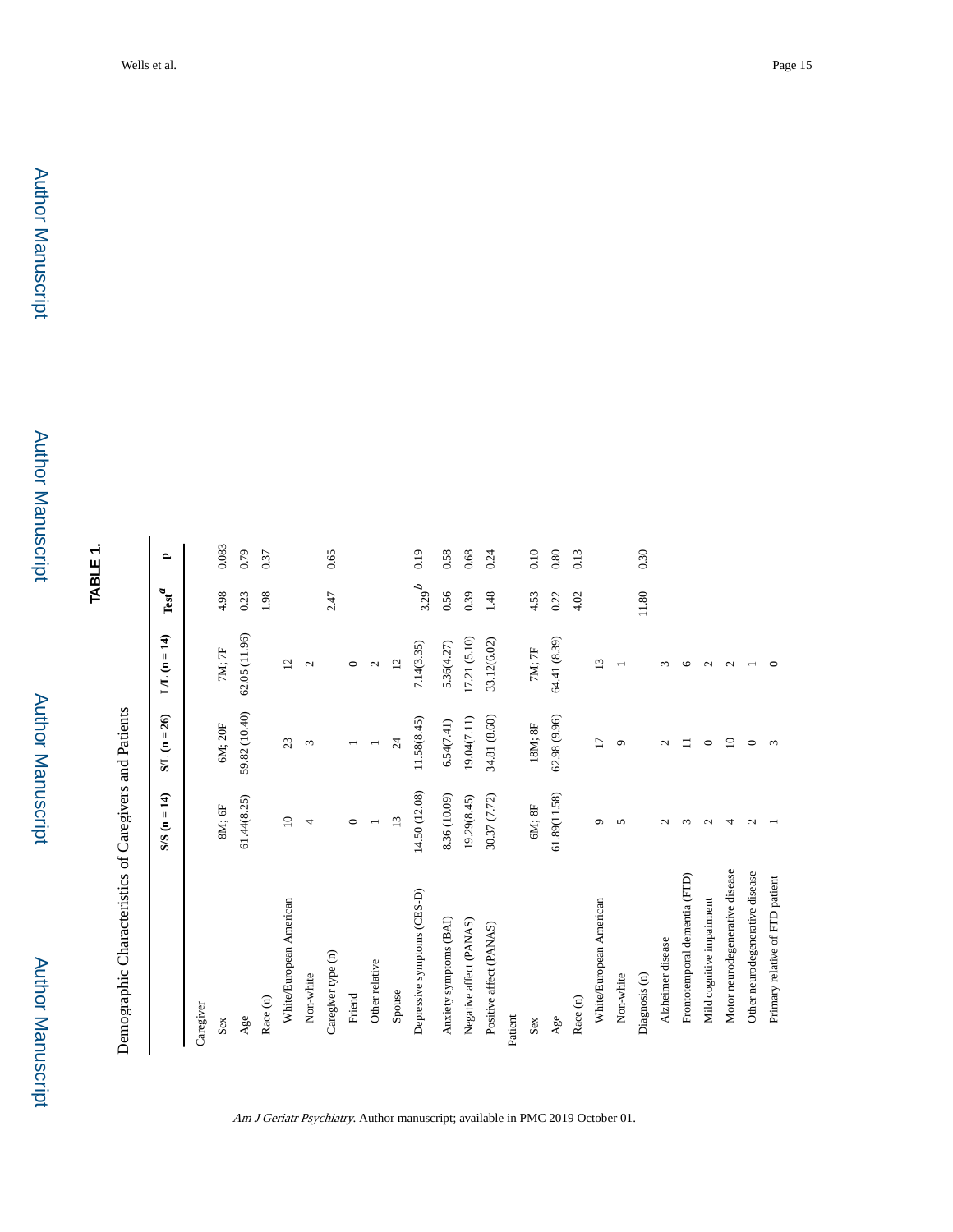|                            | $S/S (n = 14)$ | $SL(n=26)$ | $L/L (n = 14)$ $Testa$ |               |      |
|----------------------------|----------------|------------|------------------------|---------------|------|
| impathic accuracy          | 0.65(0.33)     | 0.69(0.19) | 0.63(0.18)             | $0.41$ $0.67$ |      |
| Disease severity (CDR-Box) | 4.36(2.91)     | 3.65(2.85) | 2.64(2.00)             | 1.46          | 0.24 |
|                            |                |            |                        |               |      |

Clinical Dementia Rating Scale Box Score; CES-D: Center for Epidemiologic Studies Depression Scale; F: female; FTD: frontotemporal dementia; L/L: long/long; M: male; PANAS: Positive and Negative Clinical Dementia Rating Scale Box Score; CES-D: Center for Epidemiologic Studies Depression Scale; F: female; FTD: frontotemporal dementia; L/L: long/long; M: male; PANAS: Positive and Negative Notes. Mean (with standard deviation in parentheses) for participant characteristics listed by caregiver 5-HTTLPR genotype group, unless otherwise noted. BAI: Beck Anxiety Inventory; CDR-Box: Notes. Mean (with standard deviation in parentheses) for participant characteristics listed by caregiver 5-HTTLPR genotype group, unless otherwise noted. BAI: Beck Anxiety Inventory; CDR-Box: Affect Schedule; S/L: short/long; S/S: short/short. Affect Schedule; S/L: short/long; S/S: short/short.

Reporting F-statistic from one-way analysis of variance for continuous variables and the Pearson  $\chi^2$  test for categorical variables to test for significant differences across the three genotype groups. Reporting F-statistic from one-way analysis of variance for continuous variables and the Pearson χ2 test for categorical variables to test for significant differences across the three genotype groups.

 $b_{Kruskal-Wallis\;one-way\; analysis\; of\; variance\; because\; of\; heteroskedasticity\; across\; genotypes\; groups.}$ Kruskal-Wallis one-way analysis of variance because of heteroskedasticity across genotype groups.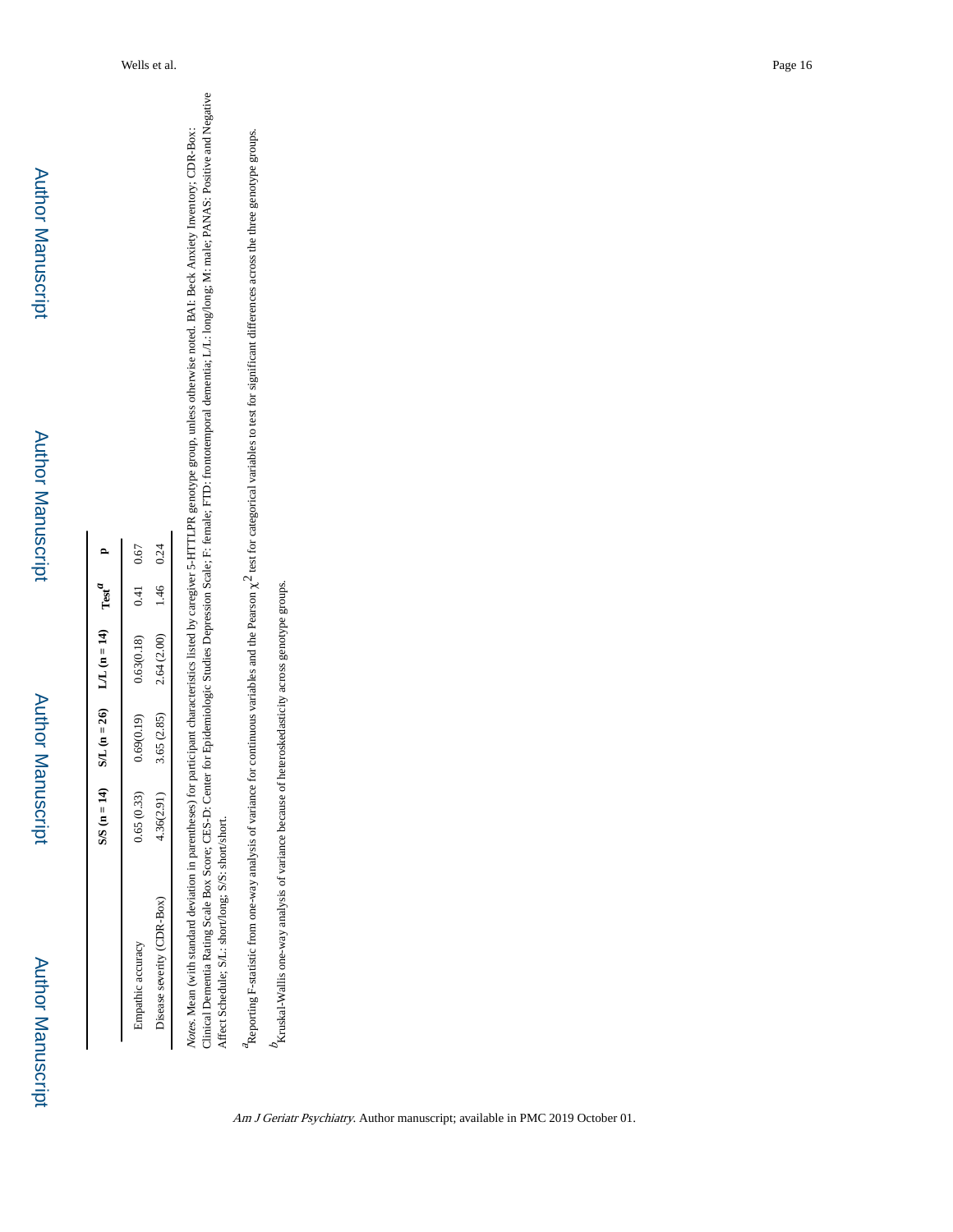Zero-Order Correlations of Key Study Variables Zero-Order Correlations of Key Study Variables

|                                          |                          |                                               |                          |                          | m                        |
|------------------------------------------|--------------------------|-----------------------------------------------|--------------------------|--------------------------|--------------------------|
|                                          |                          |                                               |                          |                          |                          |
| 1. Caregiver depressive symptoms (CES-D) | $\overline{\phantom{a}}$ |                                               |                          |                          |                          |
| 2. Caregiver anxiety symptoms (BAI)      | $\widetilde{\mathrm{6}}$ | $\overline{\phantom{a}}$                      |                          |                          |                          |
| 3. Caregiver negative affect (PANAS)     | $0.82^{\circ}$           | $0.76^{u}$                                    | $\overline{\phantom{a}}$ |                          |                          |
| 4. Caregiver positive affect (PANAS)     | $-0.41$                  | $-0.17$                                       | $-0.24$ <sup>2</sup>     | $\overline{\phantom{a}}$ |                          |
| 5. Patient empathic accuracy             | م<br>$-0.31$             | $-0.29^{D}$                                   | $-0.26^{4}$              | $rac{11}{2}$             | $\overline{\phantom{a}}$ |
| 6. Patient dementia severity (CDR-Box)   | $\rho^{6S0}$             | $0.31^{b}$ $0.40^{c}$ $-0.38^{c}$ $-0.41^{c}$ |                          |                          |                          |

 $\frac{d}{p}$  <0.001.